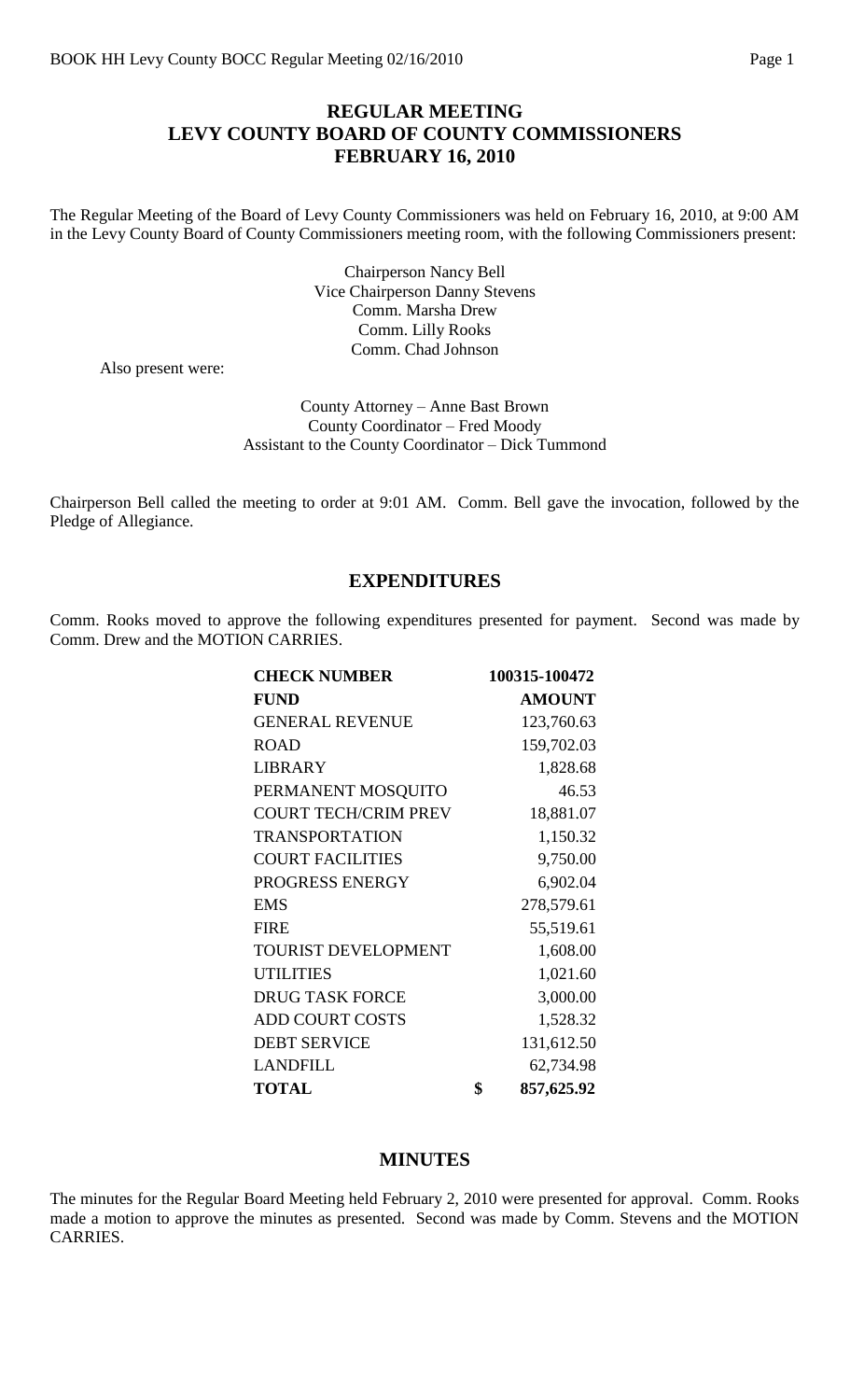## **VFW**

Ivan Chubb

A. Presentation.

Mr. Chubb and Jack Hudson presented a certificate of appreciation to Susan Haines and thanked her for her work with the VFW.

### **GOETHE STATE FOREST**

Bobby Cahal, Goethe State Forest

A. Presentation of Payment in Lieu of Taxes.

Mr. Cahal presented the Board with a Revenue Sharing check in the amount of \$58,199.75 for payment in lieu of taxes.

### **KING ROAD MINE**

Mr. Feldhusen, Yankeetown, Florida

A. King Road Mine, Attorney Response on Question/Comments Test Pit Reclamation.

Mr. Feldhusen spoke on behalf of Mr. Jack Schofield of Yankeetown, Florida, as Mr. Schofield could not be present. Mr. Feldhusen read a letter from Mr. Schofield to the Board. In his letter, Mr. Schofield referred to a letter written back in November, 2009, addressing concerns about Special Exception Use Permit SE 3-05. Issues in the letter were referred to Atty. Brown and the letter today is requesting clarification on the response given in Atty. Brown's memorandum dated January 5, 2010.

Atty. Brown stated she had already addressed the issues. Comm. Drew also responded to questions raised in the letter. Comm. Rooks stated she is in favor of following Atty. Brown's recommendation at this time to do nothing anything at this time.

Comm. Drew made a motion to enforce the terms of Special Exception 3-05. The motion dies for lack of a second.

Comm. Drew made a motion refer this to a third party independent mediator. The motion dies for lack of a second.

Comm. Bell stated the Board would take no further action at this time.

A member of the audience, Mr. Lineberger asked Mr. Corbitt about a letter from the BOMR regarding Special Exception 3-05. Mr. Corbitt responded Special Exception 3-05 was for prospecting and not for mining, therefore a letter would not exist.

### **TOWN OF INGLIS**

William Lake, Mayor

Town of Inglis

A. The Dissolution of the Town of Inglis and its Effects on Levy County.

Mr. Lake spoke to the Board regarding the possibility of the dissolution of the Town of Inglis and its effects on Levy County.

Evan Sullivan spoke on behalf of Sheriff Smith. He stated the Sheriff's Department is obligated to take over the Inglis Police duties if they dissolve, but Sheriff Smith wanted to go on record as not wishing to do so.

## **PUBLIC COMMENT**

Robert Blackburn spoke regarding the condition of NE 120<sup>th</sup> Terr. He stated the road had been scheduled for resurfacing previously, but the date had to be moved. He asked the Board to move this road up on the list to be resurfaced.

Mr. Greenlee explained the Road Department has to go by a list of roads approved for resurfacing. The roads are worked on in the order they are approved unless directed to do otherwise and funding must also be available in their budget.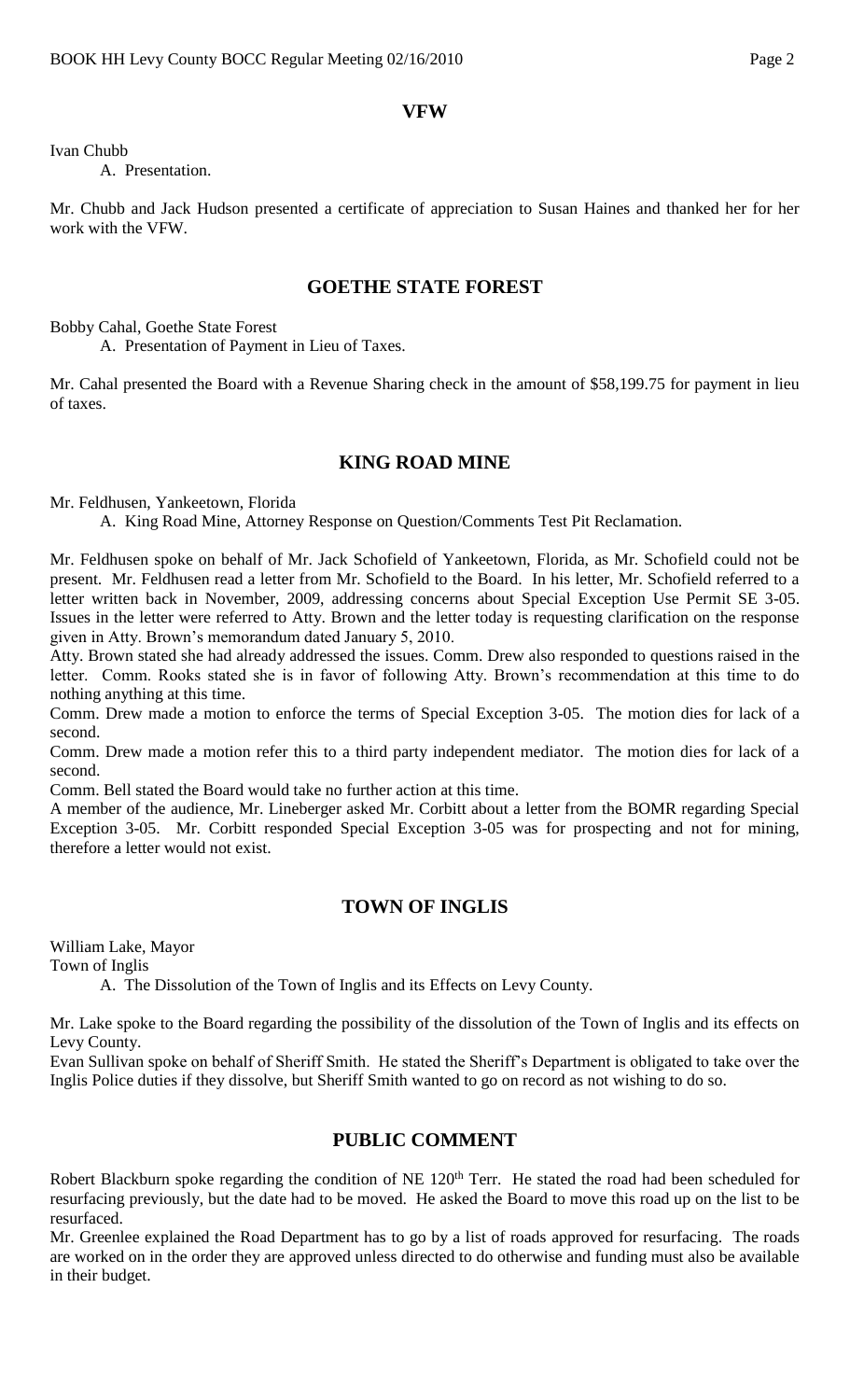Comm. Johnson stated since this road is in his district, he would be out to check the road this afternoon. Michael Peters and Michael Andrew White both spoke regarding the agenda item of the dissolution of the Town of Inglis. Comm. Rooks responded and addressed their concerns.

## **COUNTY COORDINATOR**

Fred Moody, County Coordinator

A. Proposed Recreation Funds Policy and Guidelines.

Mr. Moody spoke regarding the proposed Recreation Funds Policy and Guidelines as provided in the Board members packets. Comm. Bell pointed out things she had questioned previously not addressed in guidelines as presented, such as the youth leagues providing the Board with a Form 990.

Comm. Rooks requested a change in the wording of requesting a purchase order before goods are to be ordered. Comm. Stevens requested to add what Comm. Rooks had questioned and bring the policy back at the next Board meeting.

B. List of Surplus Items for Auction.

Mr. Moody stated the Surplus Auction is set for March 27, 2010. He presented a list of surplus items for sale to the Board members.

Comm. Drew made a motion to approve the surplus list. Second was made by Comm. Rooks and the MOTION CARRIES.

C. Request from Bronson Community Church for Equipment.

With the Boards permission, Bronson Community Church and the Vision Christian Academy or any other churches and any non-profit organizations will be able to view items before the final list is prepared for auction.

### **EMERGENCY MANAGEMENT**

Mark Johnson, Director

A. Modification to State Homeland Security Grant Program (SHSGP) Agreement extending the expiration date.

Mr. Johnson requested a modification of the SHSGP expiration date, extending it from May 31, 2010 to June 1, 2010. Comm. Stevens made a motion to approve the modification extending the expiration date. Second was made by Comm. Rooks and the MOTION CARRIES.

B. Modification to Emergency Management Preparedness and Assistance (EMPA) Base Grant Agreement Amount.

Mr. Johnson requested a modification to the EMPA base grant agreement amount. He explained this amount is part of their operating funds from the State. The original annual agreement amount is \$102,724.00. The remaining amount is \$33,252.99, which is from the 2008-2009 Federal Management Performance Grant (EMPG Funds). This is the Federal portion of their operating funds, which showed up late in the fiscal year. The State is asking for this amount to be rolled over into the current year.

Comm. Stevens made a motion to approve the modification. Second was made by Comm. Drew and the MOTION CARRIES.

### **COMMISSIONERS' REPORTS**

Comm. Bell announced the meeting regarding exotic animals had been postponed from March 2, 2010.

Comm. Rooks stated she would be at meeting tomorrow in Franklin County regarding FWC proposed rule changes.

Comm. Drew announced on February 27th from 1:00-3:00 PM Cynthia Barnett will be speaking at the Yankeetown Library about her new book "Blue is the New Green."